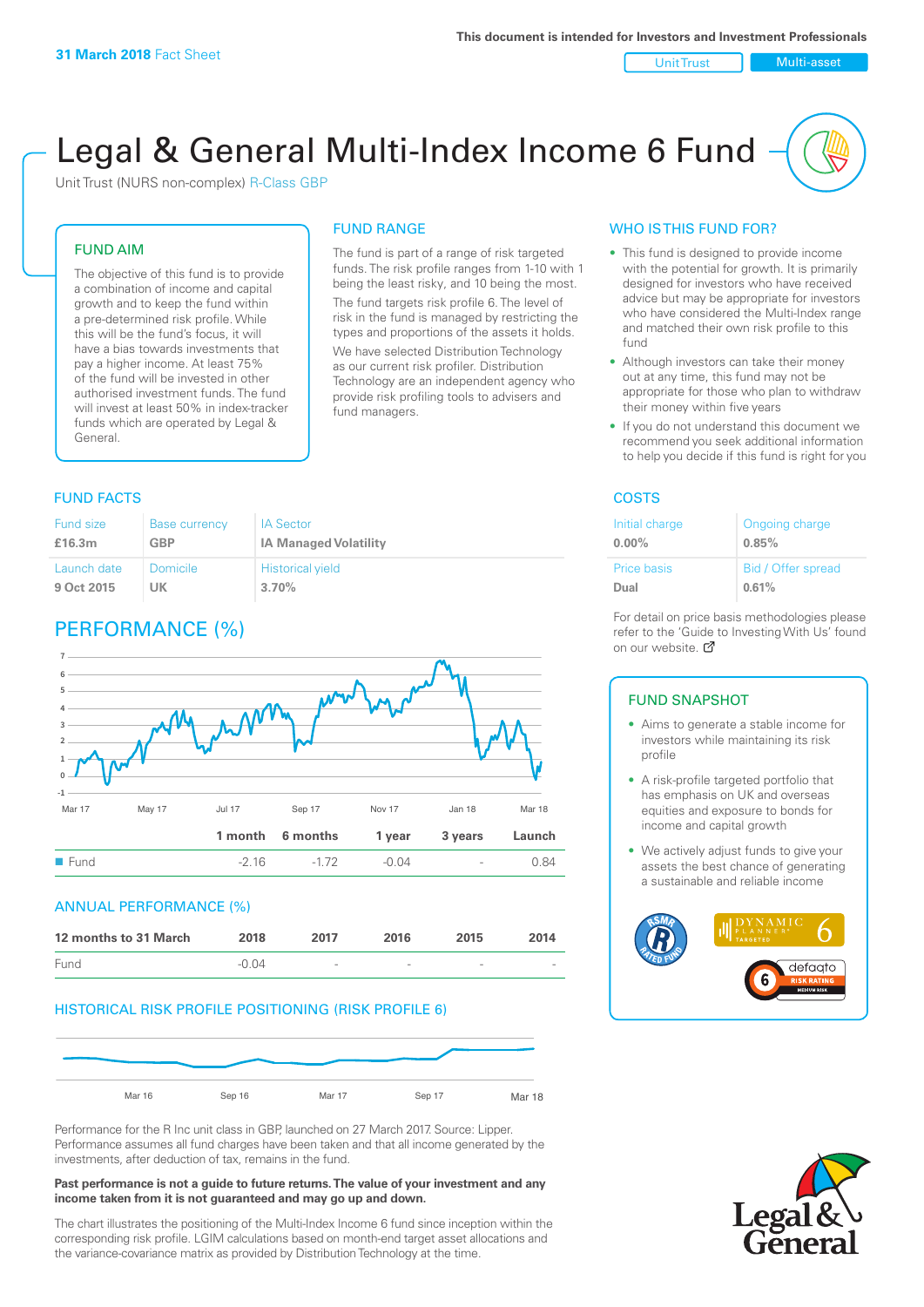### Legal & General Multi-Index Income 6 Fund

Unit Trust (NURS non-complex) R-Class GBP

### PORTFOLIO BREAKDOWN

All data source LGIM unless otherwise stated. Totals may not sum due to rounding.





#### FUND MANAGERS

The fund managers have responsibility for managing the multi-index fund range. They are part of the Multi-Asset Funds (MAF) team in LGIM. This team focuses on designing and managing multi-asset funds that are tailored to match the specific objectives of various client types. The team sits within a wider Asset Allocation team which combines both depth of experience with a broad range of expertise from different fields, including fund management, investment consulting and risk management roles.

### TOP 10 HOLDINGS (%)

| <b>L&amp;G UK Index Trust</b>                                    | 9.7 |
|------------------------------------------------------------------|-----|
| L&G Emerging Markets Government Bond (Local Currency) Index Fund | 8.2 |
| L&G Emerging Markets Government Bond (US\$) Index Fund           | 7.5 |
| iShares UK Dividend UCITS ETF                                    | 7.2 |
| L&G US Index Trust                                               | 6.8 |
| L&G High Income Trust                                            | 6.4 |
| <b>L&amp;G Pacific Index Trust</b>                               | 6.3 |
| L&G European Index Trust                                         | 5.8 |
| <b>LGIM Global Corporate Bond Fund</b>                           | 5.2 |
| <b>LGIM Sterling Liquidity Fund Class 1</b>                      | 4.8 |